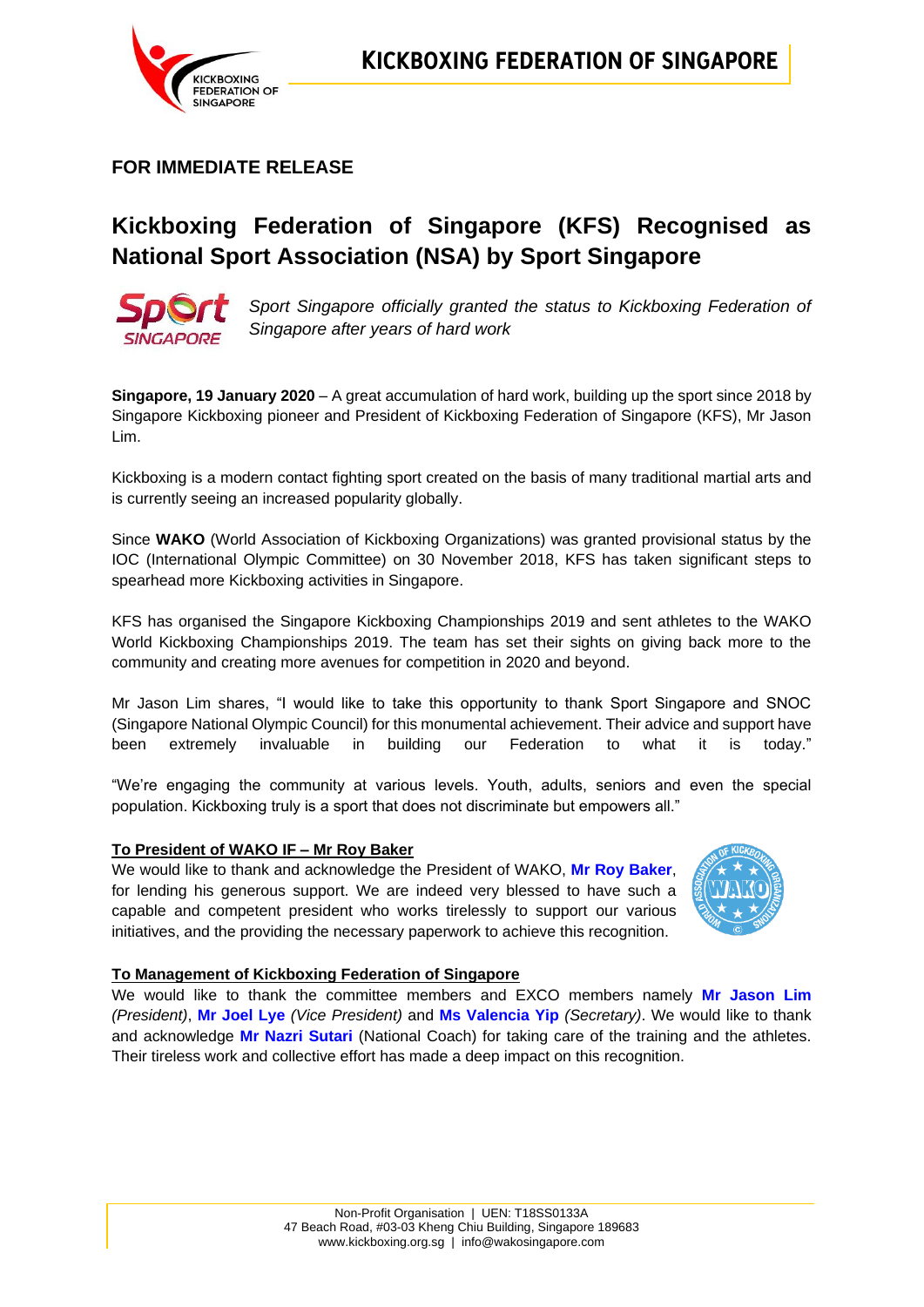# **To Silat legend and pioneer, Dr Sheik Alau'ddin**

We send my deepest thanks and appreciation to Silat legend, pioneer and CEO of Singapore Silat Federation, **Dr Sheik Alau'ddin** for his tremendous support and advice. This recognition would not be possible without his continued guidance. Silat and Kickboxing has an amazing synergy, and we will continue to strengthen this friendship.

## **To former Singapore Olympian, Mr Mark Chay**

We would like to thank and acknowledge **Mr Mark Chay**, former Singapore Swimming Olympian and Singapore National Olympic Council (SNOC) Athlete's Commission Chairman for providing technical and structural advice to improve our Federation since 2016.

## **To our Coaching Partner, Executive Director of IMSC, Mr Joel Lim**

We would like to thank and acknowledge **Mr Joel Lim**, Executive Director of International Management and Sports College (IMSC) – formerly known as International Sports Academy (ISA), for partnering with our federation to develop a rigorous coaching curriculum to raise the standard of Kickboxing coaching in the industry and country.

### **To Senior Consultant and Clinical Director of the Sports Medicine Centre at Khoo Teck Puat Hospital, Dr Teoh Chin Sim**

We would like to thank and acknowledge **Dr Teoh Chin Sim**, Senior Consultant and Clinical Director of the Sports Medicine Centre at Khoo Teck Puat Hospital. We had the pleasure of connecting with her in 2016 at the IOC Sports Administrator Course and she has since helped us to develop the medical process and regulations with regards to competitive elements of Kickboxing. With

her help, we are proud be one of the few Federations that uphold the highest degree of medical safety for our athletes.

### **To Director of NSA at SportSG, Mr Todd Vladdich**

We would like to thank and acknowledge **Mr Todd Vladdich**, Director of NSA at SportSG. During the initial stages while starting out, he has been guiding us on structures, policies and recommendations to maintain a high degree of compliance similar to other established NSAs. The successful federation that we now see is the result of Mr Todd's advice and support.

# **To Secretary General of SNOC, Mr Chris Chan**

We would like to thank and acknowledge **Mr Chris Chan**, Secretary General of SNOC and **Mr Chong Fui Kim**, head of Games & Marketing of SNOC. Despite us being a new federation, he has given us valuable advice with regards to SNOC's selection criteria for the Major Games. With his help, we were able craft out robust selection policies which provides every Singaporean a chance to compete in Kickboxing at Major Games.

### **To everyone else**

Last but not least, we would like to thank and acknowledge **everyone** for their trust and support in our journey thus far. We are thankful that they have placed their trust in us in our care and supported us in their own capacity. As we continue to build the community, we will strive to create more Kickboxing activities in Singapore and create more opportunities for athletes to compete both locally and overseas.







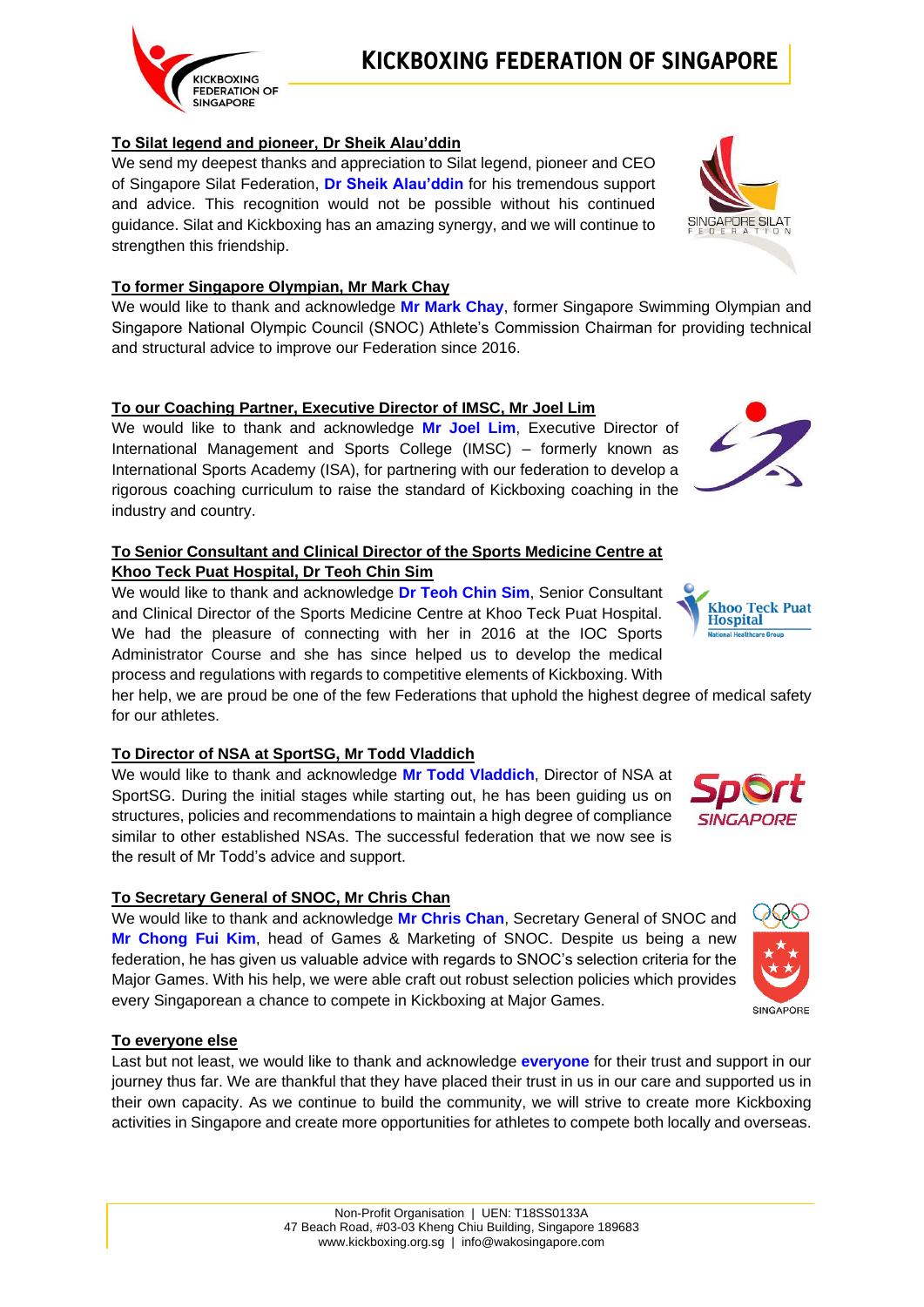

# **KICKBOXING FEDERATION OF SINGAPORE**

### **Official Recognition Letter from Sport Singapore**



3 Stadium Drive<br>Singapore 397630<br>sportsingapore.gov.sg T. 65 6345 7111<br>F. 65 6440 9205

Date: 19 January 2020

Mr Jason Lim President Kickboxing Federation of Singapore (WAKO Singapore) 47 Beach Road #03-03 Kheng Chiu Building Singapore 189683

Dear Jason.

#### ACKNOWLEDGEMENT OF KICKBOXING FEDERATION OF SINGAPORE (WAKO SINGAPORE) AS THE NATIONAL FEDERATION FOR THE SPORT OF KICKBOXING IN **SINGAPORE**

- $\overline{1}$ Sport Singapore (SportSG) acknowledges that Kickboxing Federation of Singapore (WAKO Singapore) has being accorded official recognition by the World Association of Amateur Kickboxing Organizations (WAKO), as the National Sport Organization for the sport of Kickboxing in Singapore (see attached document).
- $\overline{2}$ The World Association of Amateur Kickboxing Organizations (WAKO) is the world governing body of the sport of Kickboxing in over 127 member countries.
- $\overline{3}$ Sport Singapore is looking forward to working with you in your promotion of the sport in Singapore.
- $\overline{4}$ Please feel free to contact me if you require any assistance.

Thank you.

Yours sincerely,

**Todd Vladich** Director (National Sports Association Capability Development) Singapore Sport Institute Group Email: todd\_vladich@sport.gov.sq

LIVE BETTER THROUGH SPORT

Official Letter from Mr Todd Vladdich, Director of NSA at SportSG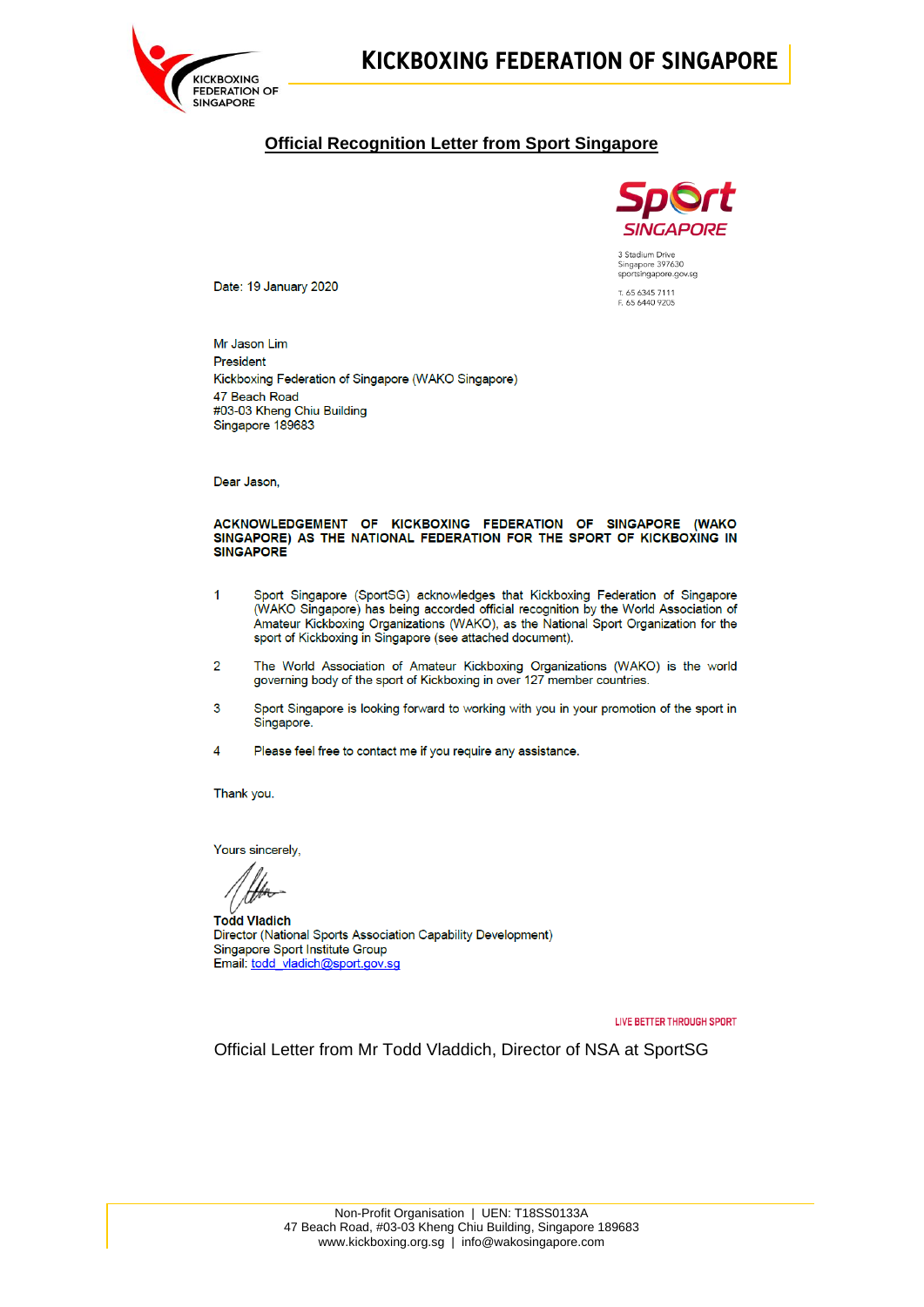

# **KICKBOXING FEDERATION OF SINGAPORE**

### **Official Letter from WAKO IF**



# **WORLD ASSOCIATION** OF KICKBOXING ORGANIZATIONS

Monza, Italy. 16<sup>th</sup> January 2020

To: Mr Tan Chuan - Jin President Singapore National Olympic Council

**Dear President** 

I would firstly like to introduce my sport. The World Association of Amateur Kickboxing Organizations (WAKO) is the International Federation recognized by the International Olympic Committee as the association to represent the sport amateur kickboxing globally. We are also full members of ARISF and IWGA and a fully credited and complaint member of WADA. Our International Federation is exclusively responsible and recognised by IOC / GAISF in the following IOC **Kickboxing Disciplines:** 

1. Ring Disciplines

- a Full Contact
	- **b** K1 Rules
- c. Low Rules
- 2. Tatami Disciplines a. Point Sparring
	- b. Light Contact
	- c. Kick Light
	- d. Musical Forms/Weapon

For detailed rules on these different WAKO Disciplines please refer to the Rules Documents on our website www.wakoweb.com

There are currently 127 countries that are members of WAKO of which 98 are recognized by their National Ministries of Sport or National Olympic Committees, as appropriate in that country.

The National federation recognized body in Singapore, is Kickboxing Federation of Singapore (WAKO Singapore) with offices at, 47 Beach Road, #03-03 Kheng Chiu Building, Singapore 189683 who are recognized by WAKO as the sole National Sport Organization (NSO) representing the sport of Kickboxing. WAKO IF, recognise WAKO Singapore as the sole regional body for the sport of Kickboxing, to host, regulate and develop the sport of Kickboxing in Singapore.

WAKO Singapore have done an extraordinary job in the development of the sport at a national and regional level. It leads the way in the SEA region. They are continuously developing the sport in a positive way with the right leadership and governance since their creation in 2008. In particular I would like to commend their work with disabilities and their inclusive development of coaching and athlete educational standards within Singapore, ensuring a safe, regulated, transparent and productive environment for our athletes, officials and the general public.

I and our International Organisation, supports their work and would kindly request and fundamentally support the progression from a provisional member to an Ordinary member as a member of the Olympic family of sports. Any assistance you can provide towards their work for the growth, development, governance, promotion of a safe, sanctioned amateur sport in Singapore and the SEA region.

Respectfully Yours,

Hay Blu-

**Rov Baker WAKO President** CC: Lim Boon Kheng Jason, President WAKO Singapore.

WAKO HQ: Via Alessandro Manzoni, 18 - 20900 Monza (MB) Italy E-mail: barbaraf@wakoweb.com - Tel. +39 3450135521 - Fax +39 039 2328901 - Web: http://www.wakoweb.com ARISE  $\begin{array}{c}\n\ast \bigcup_{\begin{subarray}{c}\star \\\star \\ \text{if} \end{subarray}}\n\ast\n\end{array}$ WORLD<br>ANTI-DOPING<br>AGENCY  $\left(\begin{matrix} 1 & 0 \end{matrix}\right)$  world PEACE<br>AND<br>COOPT FRICK **GAISF** 

Official Letter from Mr Rov Baker, WAKO IF President